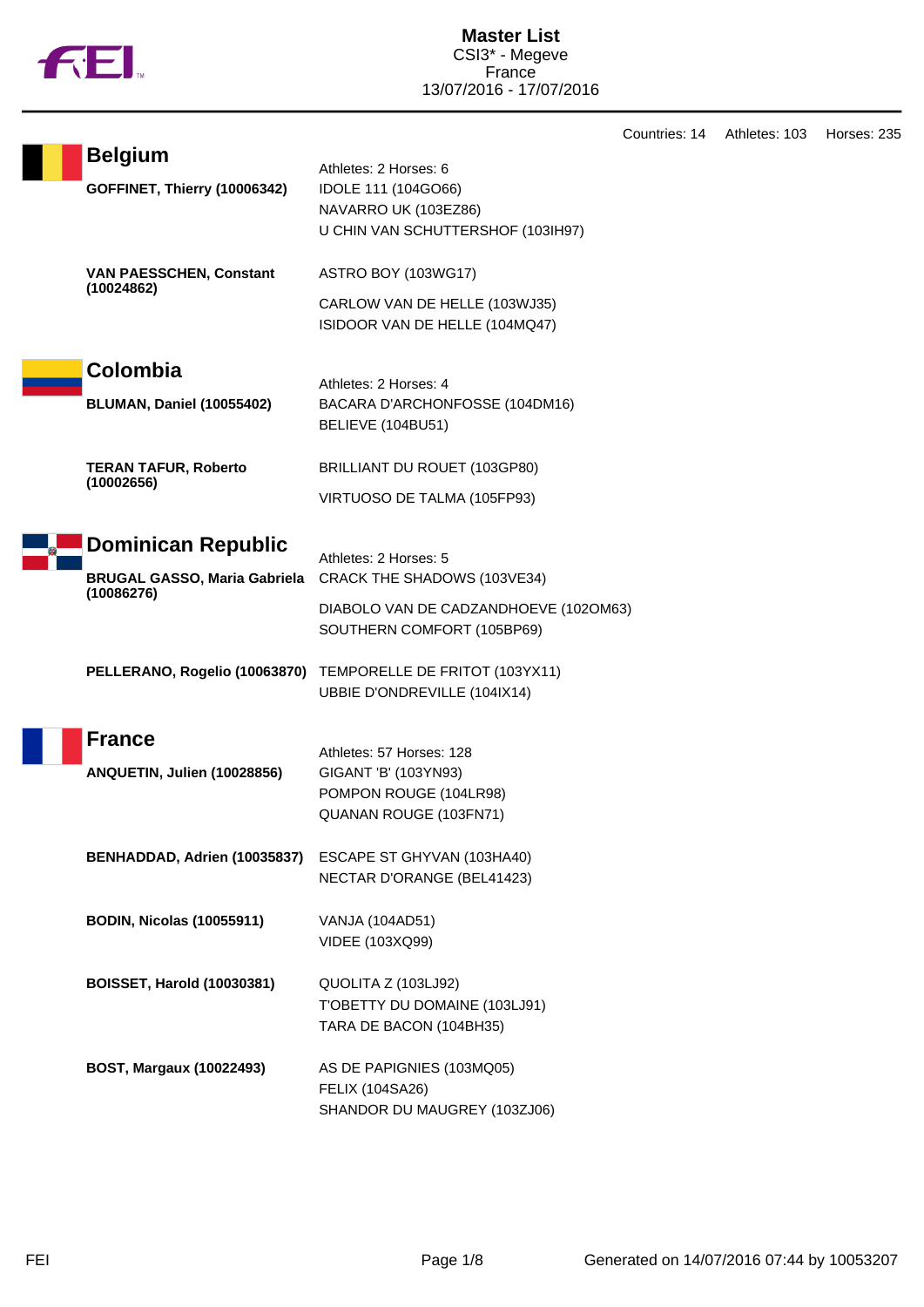

| <b>BOUHANA, Louis (10068796)</b>               | QLANDESTIN SAS (103AS78)<br>SHAMROCK DU NIRO (103SE07)                                      |
|------------------------------------------------|---------------------------------------------------------------------------------------------|
| BOURET, Geoffroy (10027892)                    | SUNSHINE DE ROY (103SJ57)                                                                   |
| <b>BOUVARD, Cyril (10016945)</b>               | <b>BUSY (103SM51)</b><br>TALMA DES VATYS (103ZJ01)<br>TENOR DU GUE (104FL35)                |
| <b>BRAULT, Julie (10074064)</b>                | PRADO DE GRAVELOTTE (102WU56)                                                               |
| <b>BREUL, Hugo (10022524)</b>                  | BUZIOS D'ECAUSSINNES (104LR26)<br>FOLLINA VAN TER HULST (103GX81)<br>UTAHMANO ALU (104QF01) |
| <b>BREUL, Robert (10002634)</b>                | RAGAZZA DU FOREZAN (103FZ05)<br><b>REPLAY (103ME45)</b><br>SOPRANO DE TILENN (103RZ75)      |
| <b>BRIAND CHEVALIER, Bernard</b><br>(10046136) | CHATTANO (104SX21)                                                                          |
|                                                | QADILLAC DU HEUP (102XR26)<br>T'ES OK MINOTAIS (104KT86)                                    |
| BUSQUET, Frederic (10001375)                   | PRESTIGIO LS LA SILLA (104LX49)<br>TI POL DU PLESSIS (103VQ24)                              |
| <b>CAIRASCHI DAGUT, Joelle</b><br>(10001764)   | AKI 70 (102VU49)                                                                            |
|                                                | QUARTZ DU LANDEY (102VE16)                                                                  |
| CILOTE, Pomme (10086380)                       | QOMEDIE LIBELLULE (103PF34)                                                                 |
| CLOAREC, Melanie (10006554)                    | <b>ONDINE BELMANIERE (FRA47240)</b><br>URGANCE DU FORT (104VO66)                            |
| COTTARD, Gregory (10027893)                    | CASSIDEE (IRL40817)<br>PEPYT'DES ELFS (FRA47250)<br>UNE FUTEE DE WY (104ML97)               |
| COURPIED, Antoine (10015605)                   | SOLEIL LEVANT (103RD60)                                                                     |
| <b>CURVAT, Cyrille (10008237)</b>              | RUBIS BLUE DU BASSIN (103TA62)<br>SISI DE CHAVANNE (104XG48)                                |
| DE PONNAT, Aymeric (10000809)                  | <b>CHANEL (103UP25)</b><br>QUICK RACER Z (103VM82)<br>RICORE COURCELLE (103GV57)            |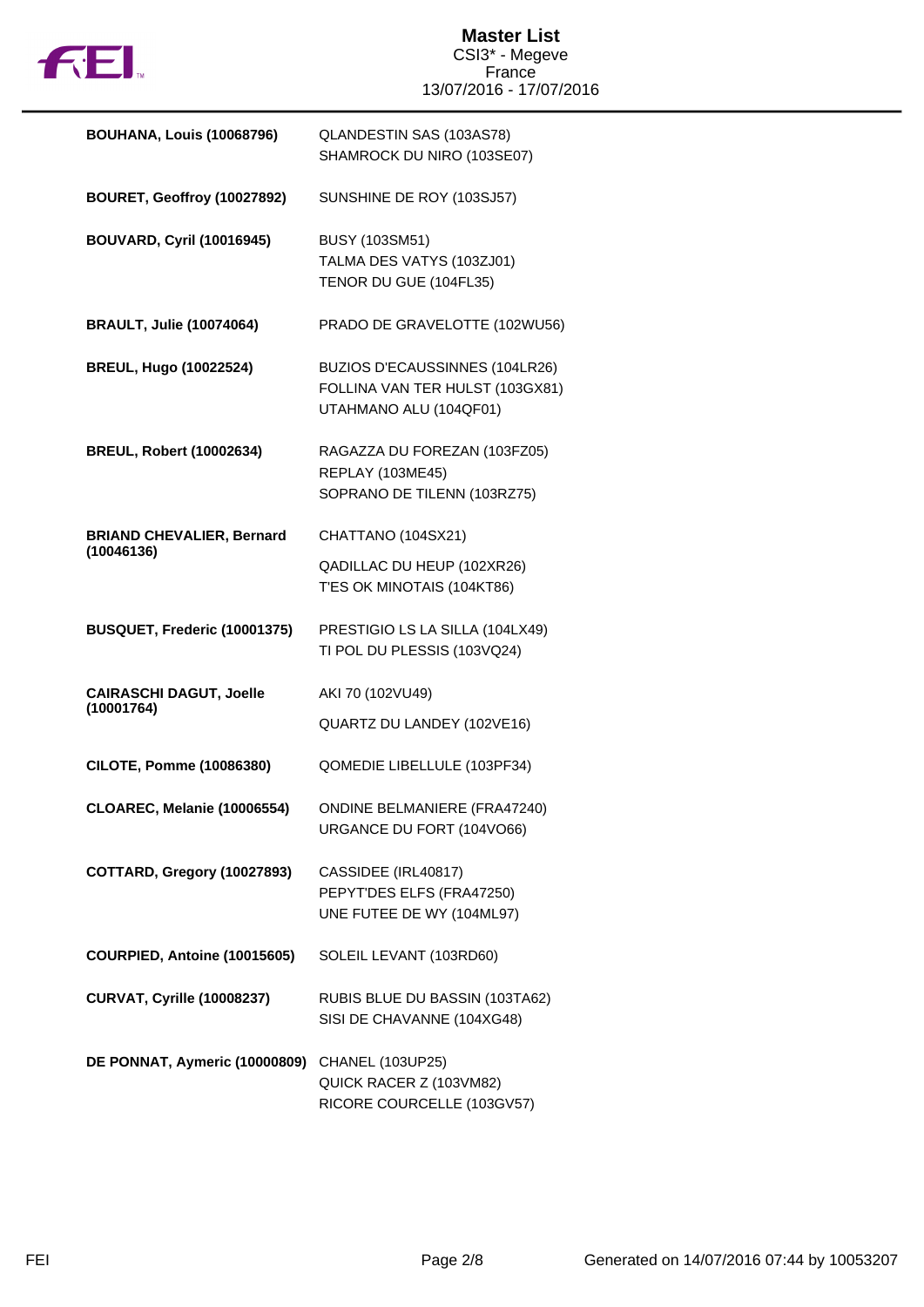

| DESEUZES, Nicolas (10002378)                            | QUILANE DE LEZEAUX (103PO24)<br>QUINETTE DU FRY (103FT00)<br>TOPAZE LATOUR (104AI83)         |
|---------------------------------------------------------|----------------------------------------------------------------------------------------------|
| DUMARTIN, Fabrice (10001271)                            | CANNAVARO (103XO72)<br>HIS BLACK DIAMOND VT ARKE (104ED95)<br>UMOUR NOIR DE CRANN (104MC74)  |
| ESCANDE, Christophe (10000985) ORLANDO DE ROY (102QT93) | RANYA DE ROY (103MT46)<br>SIRENE DE LA MOTTE (103RA62)                                       |
| FEUILLERAC, Vincent (10003043) CAMPEADOR (102SP01)      | TIP TOP DE L'ORLE (104LM78)                                                                  |
| <b>FONTANELLE, Alexandre</b><br>(10035861)              | QUAPRICE DE L'ETIVANT (103JC19)<br>UB'AIR DORCHIVAL (104JU96)                                |
| <b>FREREJACQUES, Clement</b><br>(10022806)              | CANTABELLA HG (104RU98)<br>TELLEMENT BEL Z (103YY83)                                         |
| <b>GAILLOT, Yannick (10009063)</b>                      | CONTANO (103PV34)<br>OLYMPE D'AIGUILLY (103BM85)                                             |
| <b>GIROUD, Florent (10016948)</b>                       | REALITE D'ARCELIERE (104WA36)                                                                |
| GONIN, Julien (10016434)                                | GIGOLO V/D MOLENDREEF (103XY01)<br>SOLEIL DE CORNU CH (103RU89)<br>WELL DONE (102RO87)       |
| <b>GUILLET, Laurent (10001988)</b>                      | DITMAR (104GN63)<br>SULTAN DU CHATEAU (103PW43)<br>UHLAN OKKOMUT (104IZ46)                   |
| HECART, Adeline (10057028)                              | DIVINE DE LA ROQUE (104EW07)<br>PASHA DU GUE (102SL86)<br>QUESTION D'ORVAL (103AU64)         |
| <b>HECART, Marie (10002164)</b>                         | CENWOOD DELLE LAME (103ZW27)<br>STARLIGHT (104AN24)<br><b>URBANA (104IX15)</b>               |
| <b>HECART, Michel (10011454)</b>                        | SIRE JAG DE COURTHOE (103XX45)<br>TOUPIE DE LA ROQUE (103VO27)<br>TWIX DE LA ROQUE (103VO36) |
|                                                         |                                                                                              |

**HELMLINGER, Jacques (10010613)**ORIGAN DE VAINS (GER46172)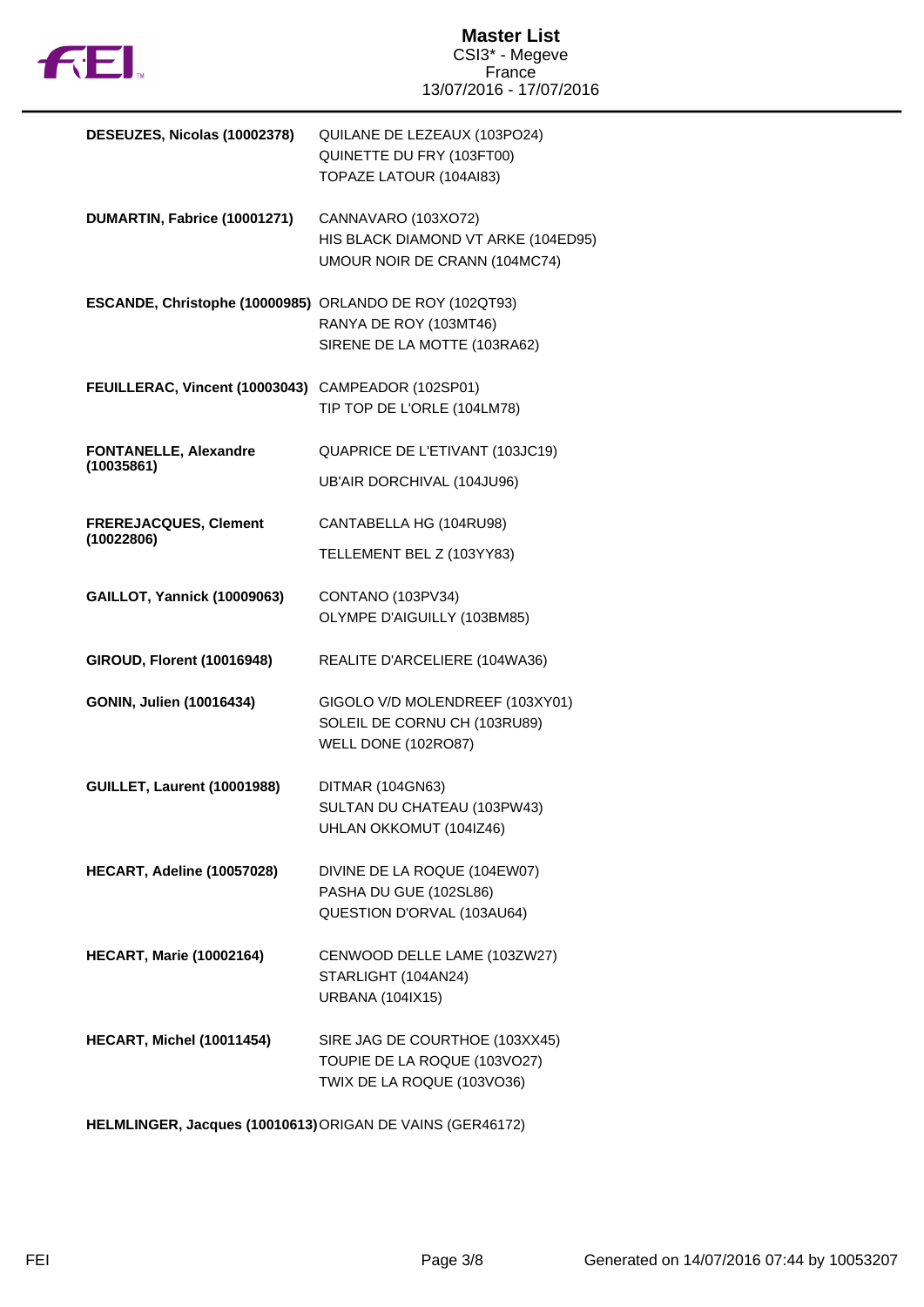

| LAVIGNE, Romain (10033963)        | PHARAON BELLE MENEE (102YS27)<br>QUPIDON DE BAVOZ (102YN21)<br>RHUPPERT D'HALONG (103RX00)                       |
|-----------------------------------|------------------------------------------------------------------------------------------------------------------|
| LE BERRE, Marc (10015490)         | PAMPA DE GERDI (103FY26)<br>RUBIS DU RUSTICK (103PK26)<br>UZEL DE KENS (104CS05)                                 |
| <b>LE VOT, Laurent (10001990)</b> | ROSALINE DU PARK (103PC66)<br>UNIQUE D'ELBE (103AG74)                                                            |
| LE VOT, Simon (10076545)          | QUADILLAC LES PARTS (103FO81)                                                                                    |
| LESQUEREN, Robin (10006603)       | TOKYO D'ELLIPSE (104FR38)<br>VALENTINO D'ELTE (104WC75)                                                          |
| LEVY, Edward (10067126)           | INDIGO BLUE BIOLLEY (104LF25)<br><b>QUINA (103EE89)</b><br>STARLETTE DE LA ROQUE (103SJ90)                       |
| <b>MASSARD, Julien (10001852)</b> | SAPHIR DE LA VALLEE (103MO70)<br>SELIM D'ARGEVILLE (103WL86)                                                     |
| <b>MATHE, Edouard (10001156)</b>  | QUO VADIS (102VG06)<br>SUBLIM DES GREZILS TENDERCAPITAL (103RK48)<br>TABASCO DES CABANES TENDERCAPITAL (103VZ69) |
| MOURIER, Jean Luc (10009295)      | GRENOBLE VAN DE WITHOEVE (104BD92)<br>SONGE BLEU DES VATYS (103QC02)<br>WISCONSIN (104AM24)                      |
| OFFNER, Catherine (10000927)      | FREESTYLE LADY (103RP06)<br>I'M PURDEY DE LAUBRY (104FA82)<br>ICARUS VW (104CL51)                                |
| PAILLOT, Alexandra (10006910)     | LUMINA (105FZ11)<br>POLIAS DE BLONDEL (FRA47551)<br>TONIO LA GOUTELLE (104DS45)                                  |
| RAGOT, Alix (10060365)            | PAM'ELLA DU MOULIN (102VA06)<br>RIALE DARMENONVILLE (103HI16)<br>THAIS DE PEGASE (103XM53)                       |
| RINGOT, Jerome (10023282)         | EMPIRE VAN'T PARADIJS (103AF98)                                                                                  |
| <b>ROBERT, Michel (10016390)</b>  | SURF DE LA CENSE (103QV96)<br>UNDIAMS DE VARENNE (104MF10)                                                       |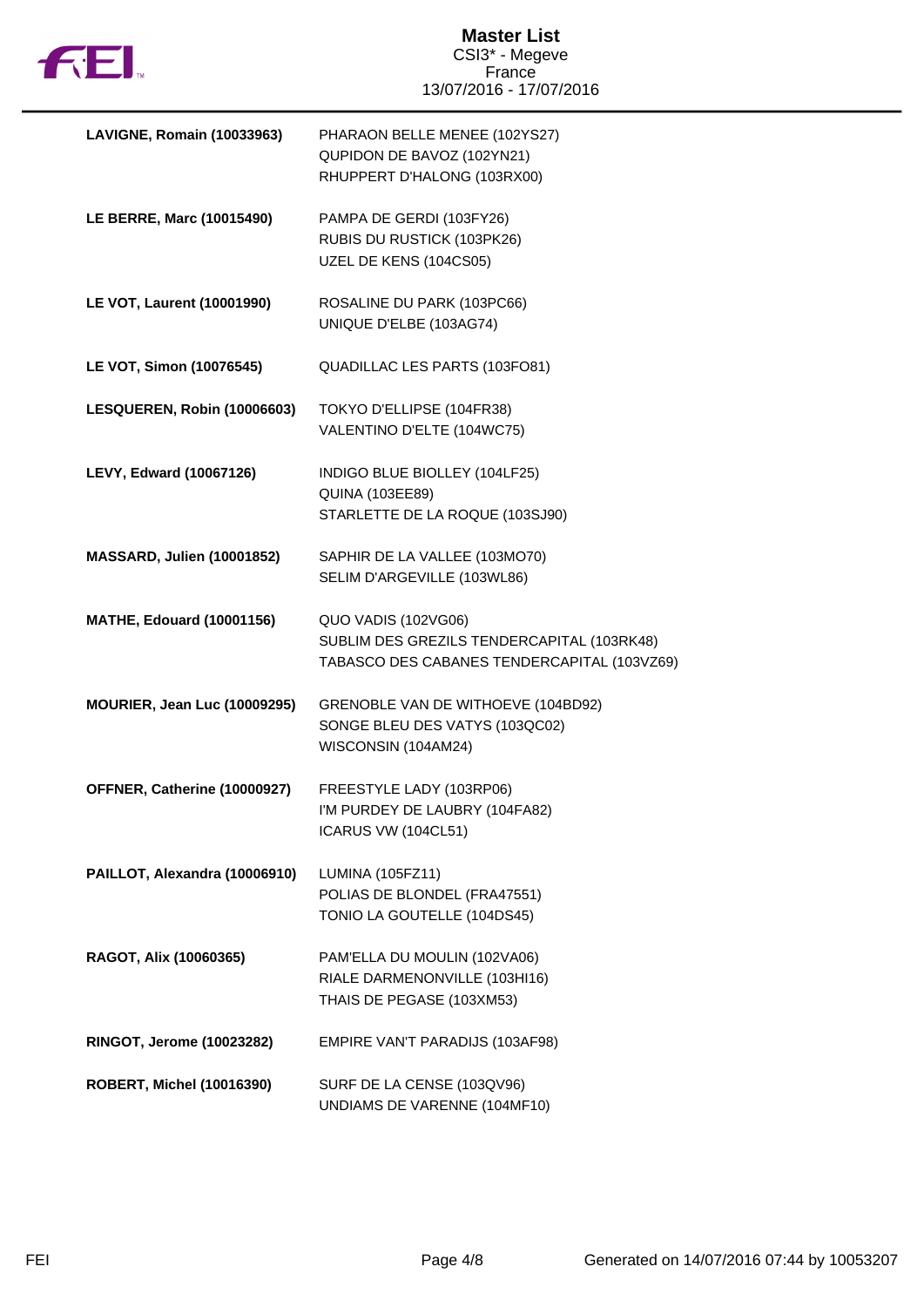

| <b>ROBERT, Olivier (10002434)</b>                  | QUENELLE DU PY (102YJ09)<br>RADJA DE B'NEVILLE (103MK22)<br>VICTOR DU REVERDY (105AR09)                |
|----------------------------------------------------|--------------------------------------------------------------------------------------------------------|
| <b>ROUX, Blandine (10000865)</b>                   | UNIC DE LA MARCHE (104UR93)                                                                            |
| <b>SACLIER, Lalie (10057919)</b>                   | PERLE FINE DU VAL (102TY38)<br>QUEBEC UN PRINCE (102TJ44)<br>ROCCO DU CHATEAU (103QF87)                |
| <b>SACLIER, Lolita (10057917)</b>                  | SCARABEE VERT (103LR38)<br>ULTRA BLUE DE JAURAND (104RB40)                                             |
| <b>SKALLI, Fanny (10034759)</b>                    | REDOX TROIS (103IK84)                                                                                  |
| <b>SKALLI, Marion (10034946)</b>                   | BORA-BORA SEPT (BE) (FRA47433)<br>RIALTO DE CHASSIGNOL (103JQ90)                                       |
| <b>TAYOL, Nicolas (10024739)</b>                   | VENEUR DE LA LUTH (105GQ79)                                                                            |
|                                                    | TEISSERENC, Isabelle (10057035) TRAVIATA DES HAYETTES (103QG92)                                        |
| XHEMAL, Jean (10093992)                            | REINE DE MAUCOURT (103ZO80)                                                                            |
| Great Britain<br><b>PAVITT, Nicole (10010869)</b>  | Athletes: 2 Horses: 4<br>AREEB O.L. (104EZ57)<br>GEMMARCO 16 (104FB57)<br>SHAHENAZ (103JL04)           |
| TALBOT, Ben (10045465)                             | SACRAMENTO (NED42130)                                                                                  |
| <b>Ireland</b><br><b>DUFFY, Michael (10035421)</b> | Athletes: 2 Horses: 5<br>BELCANTO Z (103VN90)<br>CASTLEFORBES TALITHA (104KC64)<br>ESI HAZEL (104YY13) |
| <b>MCAULEY, Mark (10006836)</b>                    | CENSATION DU RY Z (104EQ52)<br>UTCHAN DE BELHEME (104UF49)                                             |
| <b>Italy</b>                                       | Athletes: 8 Horses: 16                                                                                 |
| BOLOGNI, Arnaldo (10000417)                        | QUIDICH DE LA CHAVEE (102NI37)                                                                         |
| <b>BOLOGNI, Filippo Marco</b><br>(10024724)        | FIXDESIGN CHOPIN (102TH09)                                                                             |
| <b>BRATOMI, Linda (10006985)</b>                   | CHANEL 353 (102OY29)<br>SCARA MOUCHE (103PK12)                                                         |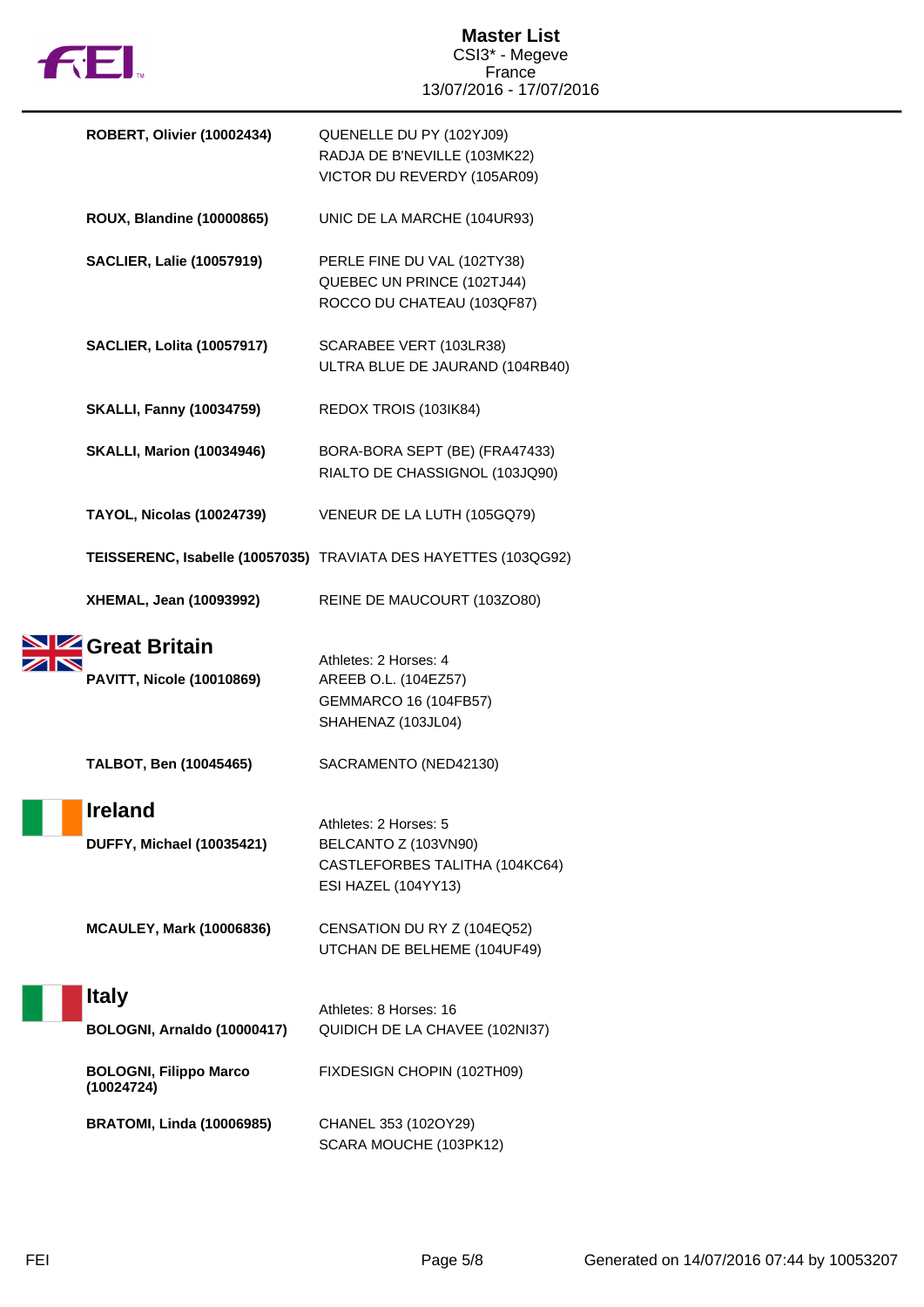

|   | <b>COATA, Simone (10006994)</b>                                                     | CANNAVARO 17 (103CB99)<br>LUCE LUCE (103TO30)                                                                |
|---|-------------------------------------------------------------------------------------|--------------------------------------------------------------------------------------------------------------|
|   | <b>MARTINENGO MARQUET, Giulia</b><br>(10010692)                                     | COURAGE DES FEGIE (103LM51)                                                                                  |
|   |                                                                                     | RANDON PLEASURE (104FN25)<br>VERDINE SZ (103LW36)                                                            |
|   | PARACCIANI, Gianluca (10074120) CHEF V VEECATEN (103MG26)                           | DANIQUE VIVE V (104RR92)                                                                                     |
|   | PISANI, Riccardo (10002619)                                                         | CIGO B (104BS40)<br>CLUB DE COEUR (103SY66)<br>FREEDOM VAN'T HEIKE (103IJ63)                                 |
|   | <b>TURTURIELLO, Francesco</b><br>(10001340)                                         | QUINOA DES PRES (103ZS10)                                                                                    |
|   |                                                                                     | TALYS DE FLEYRES (104EY09)                                                                                   |
|   | Liechtenstein<br><b>HOCHSTADTER, Nicholas</b>                                       | Athlete: 1 Horses: 2<br>AILTON 4 (GER40498)                                                                  |
|   | (10009683)                                                                          | TOSCANE D'AIGUILLY (104GH94)                                                                                 |
|   | <b>New Zealand</b><br>MCINTOSH, Samantha (10011417) CHECK IN 2 (102TY97)            | Athlete: 1 Horses: 3<br>LADY GAGA 18 (103XD04)<br>QUICKCENTO (104RN19)                                       |
| 9 | <b>Portugal</b><br><b>SAMPAIO PEIXOTO (NOBREGA</b><br>DA COSTA), Rodrigo (10021292) | Athlete: 1 Horses: 2<br>BROADWAY DO CABO (103XI29)<br>SIRE D'ISIGNY (103SP38)                                |
|   | <b>Slovakia</b><br>CHUDYBA, Bronislav (10018887)                                    | Athlete: 1 Horses: 3<br>ANGELOTTI (103AQ28)<br>POKERFACE 33 (102YQ45)<br><b>QUINSY (103IK20)</b>             |
|   | <b>Sweden</b><br>MORDASINI, Charlotte (10021594) TEQILLA TOP (104DC26)              | Athlete: 1 Horses: 2<br>TINY TOON SEMILLY (104AE95)                                                          |
|   | <b>Switzerland</b><br><b>BALSIGER, Bryan (10061969)</b>                             | Athletes: 21 Horses: 51<br>CLOUZOT DE LASSUS (104GN61)<br>CUPIDO IV (104NH78)<br>ORNETT DE GALESTE (102WF50) |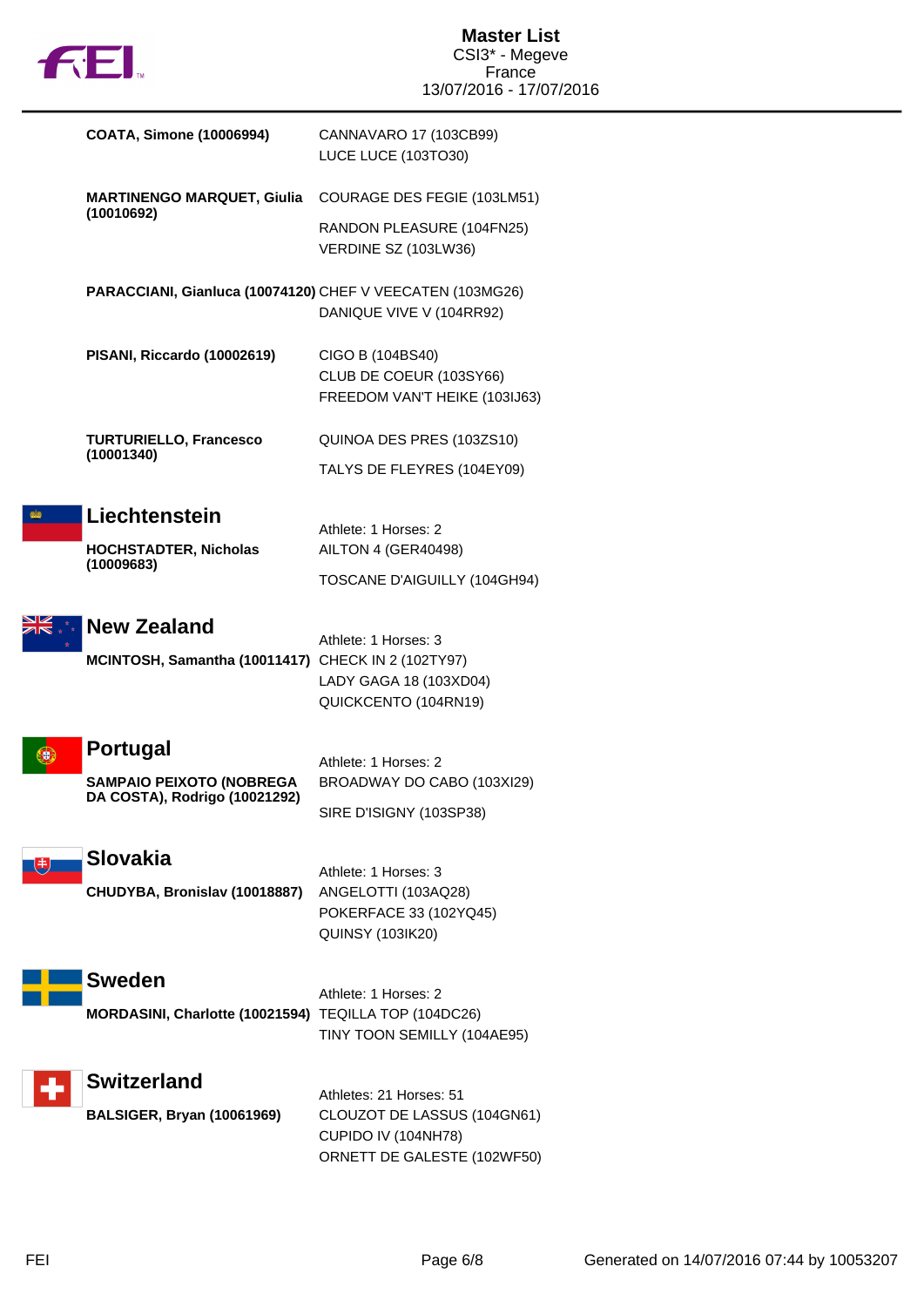

| BESENÇON, Thibaud (10094708)                      | CEAGAL VD VIJVERHOEVE Z (104IH40)<br>RUETTE STAR (103SE31)                               |
|---------------------------------------------------|------------------------------------------------------------------------------------------|
| BRUNSCHWIG, Pierre (10002557)                     | CONDOR DE HUS (103VE42)<br>PINUP DE PUYMALIER (102WO66)                                  |
| DASSIO, Morgane (10065971)                        | HORST VAN DE MISPELAERE (103ZP49)<br>NEWTON DU HAUT BOIS (102RX56)                       |
| DE LA SERNA, Céline (10071276)                    | OBISCO DES RONDETS (102ZG42)                                                             |
| <b>DELLER, Vincent (10008677)</b>                 | HEKTOR X (SUI41255)<br>SWEET NORTHERN (105BX17)<br>WORISSA S WHINNY (102ME67)            |
| DU COUËDIC, Laetitia (10066939)                   | CHEYENNE 111 Z (103IT13)<br>ELISA (102SR87)<br>JACKSON (104RW29)                         |
| <b>ETTER, Daniel (10001046)</b>                   | CLEVER V. WEHRIBACH (104ZE70)<br>I AM SAMOURAI (103UC00)<br>KHEOPS DU ROSET CH (103DX49) |
| <b>FABRE DELBOS, Frederique</b><br>(10008245)     | NIRVANA BASTERS (FRA46249)                                                               |
|                                                   | TRIOMPHE KERVEC (104AT22)<br>URIAN DES FONTAINES (104PY66)                               |
| <b>JORAND, Yannick (10045127)</b>                 | ANDRETTI (104WU68)<br>SHERE KHAN DE BORNAT (103ZG11)                                     |
| KOLLY, Pierre (10008181)                          | CARETINO SIR (103LO30)                                                                   |
| MUFF, Werner (10003072)                           | AHOSVEROS (103LB27)<br>CORANTO (104FL24)<br>HH FLEUR (103NY37)                           |
| <b>PAILLOT, Emilie (10048768)</b>                 | NEW CURTIS (104ZT79)<br>ROBERT LE DYABLE (103NQ73)                                       |
| PETER STEINER, Nadja (10006562)CACHE VA (104PY87) | CELESTE 26 (102YG65)<br>SAURA DE FONDCOMBE (103CM83)                                     |
| RUTSCHI, Niklaus (10009494)                       | CARDANO CH (104HP95)<br>HUXX DE MUZE (104HH42)<br>WINDSOR XV (102NX88)                   |
| SCHARAPAN, Marie (10080440)                       | ABBY DU ROI (103JB23)                                                                    |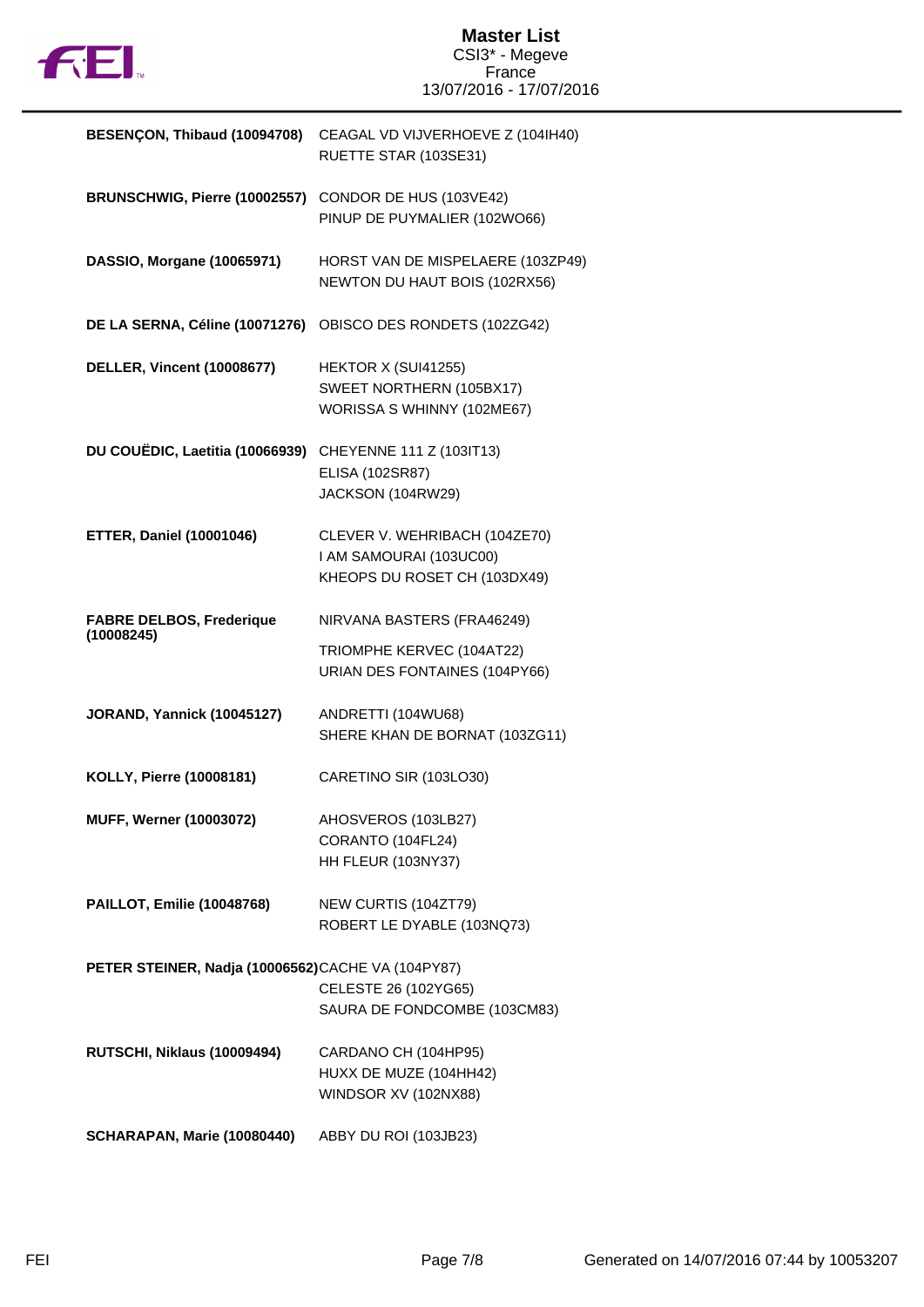

| <b>SCHWIZER, Pius (10000491)</b>                            | <b>ASKARIA 3 (103UF01)</b><br>BALOU RUBIN R (104DT17)<br>PSG FUTURE (102XS77)      |
|-------------------------------------------------------------|------------------------------------------------------------------------------------|
| SEYDOUX, Florence (10066997)                                | <b>DELPHI (104LJ26)</b><br>STARLETTE DE MAILLET (103RE82)<br>ULYSSE (BEL10603)     |
| <b>SOTTAS, Romain (10002678)</b>                            | COUNTDOWN IV (104XK31)<br>HALLO C (104LR01)<br>RIVIERA DU GANDY (103GE07)          |
| <b>STAUFFER, Céline (10000390)</b>                          | ACANTHUS B (103II64)<br>CYRANO DU CHENE CH (103RA10)                               |
| <b>TRÜMPI, Stella (10079324)</b>                            | CATALINA 27 (103TM98)<br>COLD AS ICE 2 (103EP57)<br>DIAMANTY DI MAGICO Z (104BY46) |
| <b>United States of</b>                                     | Athletes: 2 Horses: 4                                                              |
| <b>America</b><br><b>ENGELHORN, Genevieve</b><br>(10115003) | CONDOLEEZZA (103JH92)                                                              |
| <b>RESNIK, Justin (10057396)</b>                            | CARISMO Z (103DS06)<br>CITOKI (104QI08)<br>COPIAS (GER24828)                       |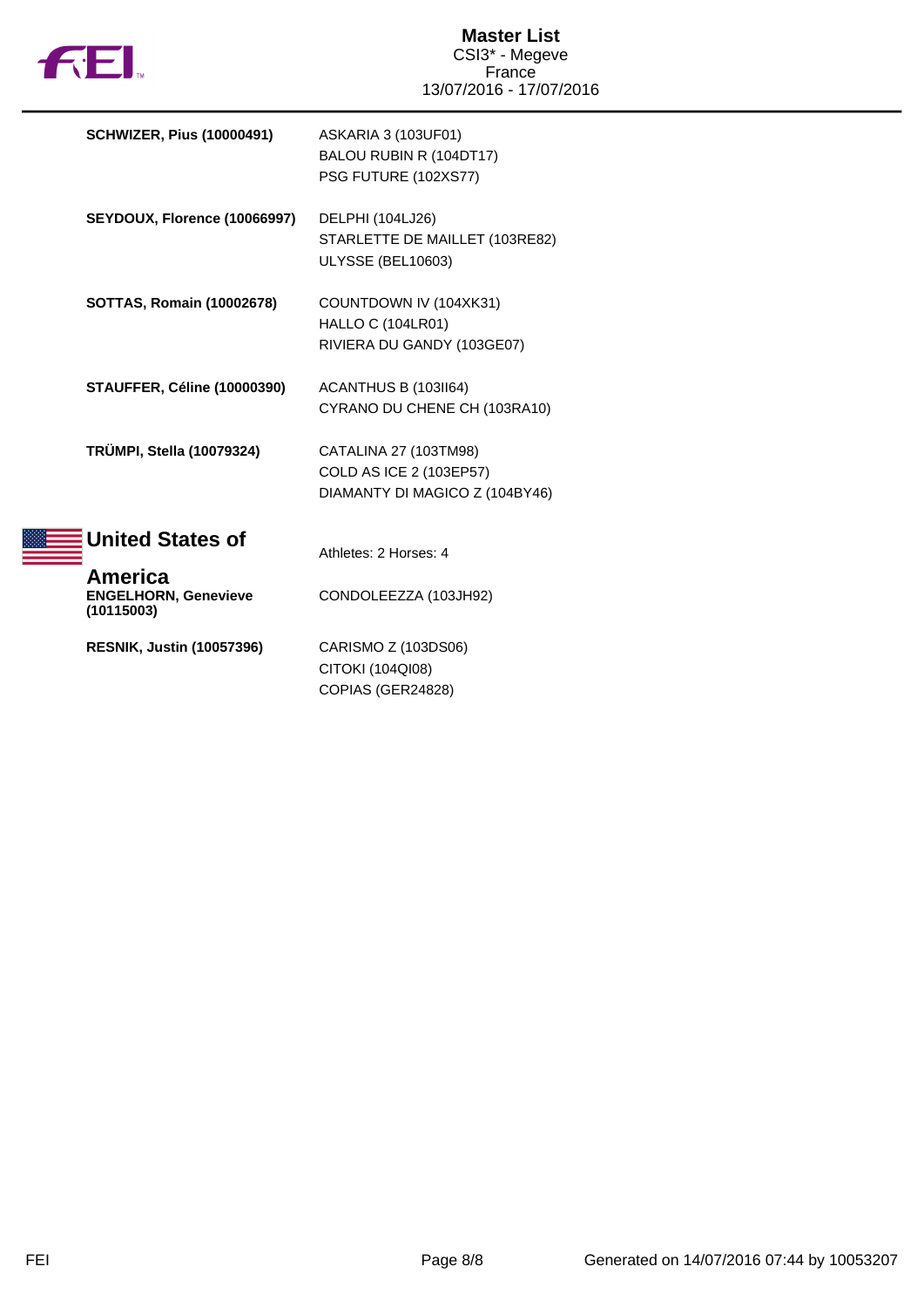|  |  | ΤM |
|--|--|----|
|  |  |    |

|                                                    |                                                            | Countries: 10 | Athletes: 80 | Horses: 104 |
|----------------------------------------------------|------------------------------------------------------------|---------------|--------------|-------------|
| <b>Canada</b>                                      | Athlete: 1 Horse: 1                                        |               |              |             |
| <b>BELL, Faith (10138557)</b>                      | ALBIN CASTELFORTE (105EB28)                                |               |              |             |
| <b>France</b>                                      |                                                            |               |              |             |
| <b>ANTOINE DARNAT, Charlotte</b><br>(10057284)     | Athletes: 43 Horses: 50<br>TRESOR DE ROSIERE (105GX79)     |               |              |             |
| <b>ARENE, Jessica (10034767)</b>                   | ROLEX DU LAVOIR (103GL76)                                  |               |              |             |
| <b>ASPLET, Hugo (10097769)</b>                     | TOM TOM DU CHENE (104JM50)                                 |               |              |             |
| BAYZELON, Fabienne (10083295) HAPPY JACK (105EO61) | VARIETEE CR (102YK03)                                      |               |              |             |
| BERGONZI, Olivier (10116600)                       | QUIDAM'S COQUARD (104LH99)                                 |               |              |             |
| <b>BOGACKI, Lou (10103826)</b>                     | CONTIKI VAN 'T GELUTT Z (104QF59)                          |               |              |             |
| BONET, Jean Charles (10097695)                     | VERONE D'L'HERBAGE (104XF70)                               |               |              |             |
| BOUZINAC, Cecile (10011659)                        | PETERPAN LA BEAUCE (1020E08)                               |               |              |             |
| <b>BOVERO, Clotilde (10079986)</b>                 | O'MOUSS'ESPIEGLE (103II53)<br>QUI MOUSS'ESPIEGLE (103II73) |               |              |             |
| <b>CATTEAU, Martin (10109159)</b>                  | TSARSKOIE VULPUS (104KM88)                                 |               |              |             |
| <b>CAYETTE, Sylvia (10116277)</b>                  | ONYX PLATIERE (103JY98)                                    |               |              |             |
| <b>CEVAER, Sarah (10036933)</b>                    | UFO DE LASSIGNIEU (104XQ59)                                |               |              |             |
| CHABERT, Valentin (10109375)                       | TITAVENTURE SICEE (104KS49)                                |               |              |             |
| <b>CHEYNET, Anne Sophie</b><br>(10109463)          | PUCE D'ENOCQ (102TV80)                                     |               |              |             |
| CHEYNET, Hugo (10088734)                           | ORGUEIL DES THIARDS (102QW20)<br>QUORANE NILS (103IO80)    |               |              |             |
| <b>DIVERRES, Marie (10120347)</b>                  | QASSIS DES HAYETTES Z (104FM76)                            |               |              |             |
| <b>DUBOIS, Arnaud (10112485)</b>                   | ULAMBAYA DODVILLE (104SA66)                                |               |              |             |
| DUCOUSSET, Jeanne (10059973)                       | BERLESQUE CRUISE (104KJ37)<br>OPHELIE DU THEIL (102RY10)   |               |              |             |
| <b>GENTINA, Arthur (10027296)</b>                  | <b>FABIOLA (104UK72)</b>                                   |               |              |             |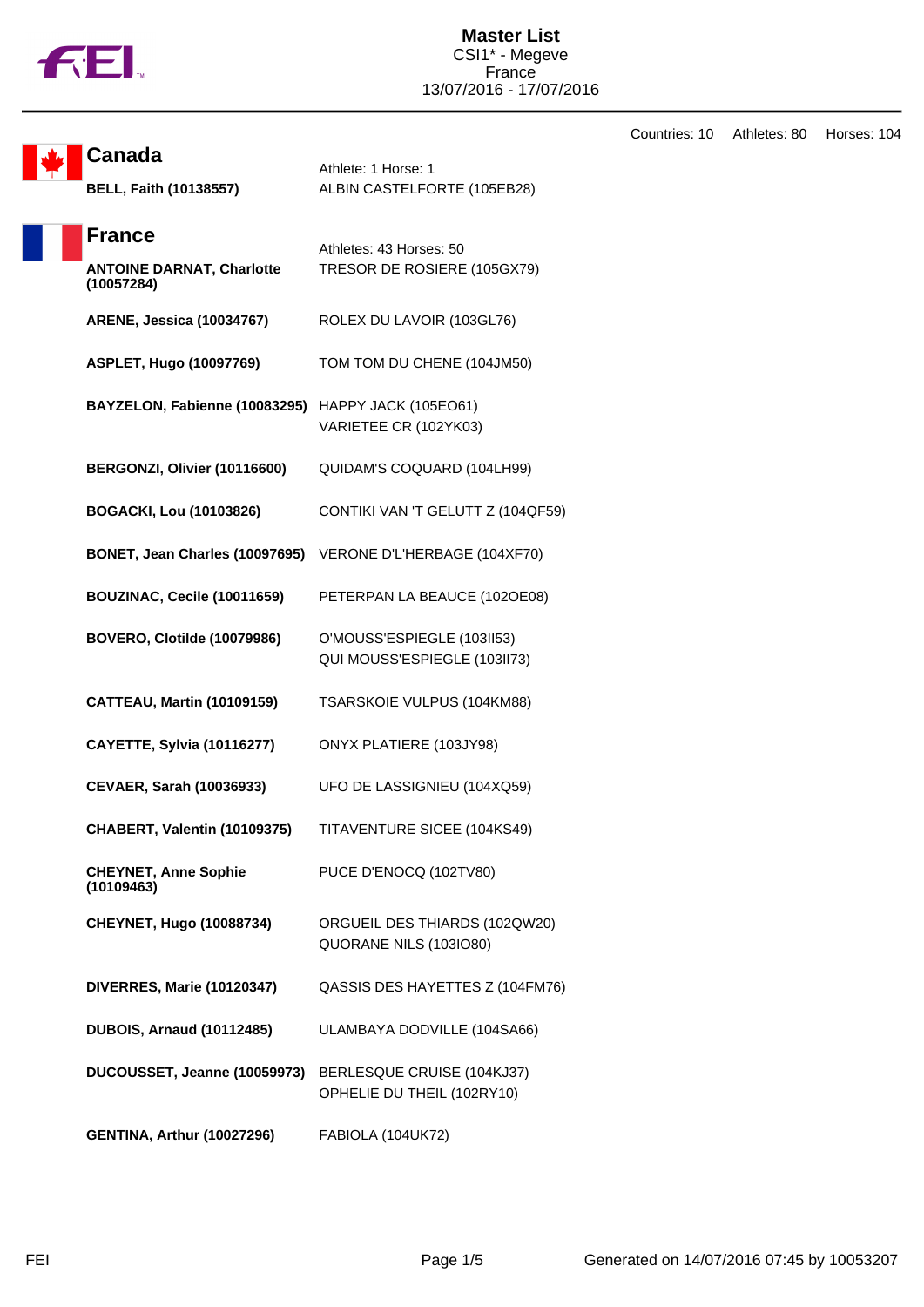

| <b>GINON, Sixtine (10142186)</b>                   | SIR (SWE05175)                                                  |
|----------------------------------------------------|-----------------------------------------------------------------|
| <b>GUICHARD, Sarah (10061361)</b>                  | ZEPHIRA DE MONTSEC (103AO59)                                    |
| <b>GUILLOTEAU, Lauranne</b><br>(10091208)          | SOPLEASURE BALLIERE (103TF72)                                   |
| GUYONNET, Margaux (10125751)                       | TE KOOP DU TILLEUL (105DO31)                                    |
| JOLY, Ines (10065436)                              | SARAH MARGOT (104FP25)<br>V LOVE U (104GG52)                    |
| JUNCKER, Christophe (10058139) CHATEAU B (103VG52) | UBBUZO DELORME (104WE76)                                        |
| LE BERRE, Anne Solenn<br>(10098949)                | SUBLIGNAIS (104AL80)                                            |
| LELAURIN, Lawrence (10090112)                      | QUESTEUR DE LOGERIE (103SD65)                                   |
| <b>LIUCCI, Giulia (10142017)</b>                   | PENELOPE DE LA BATIA (102SB76)                                  |
| <b>MAURY, Marc (10071306)</b>                      | TENESSEE LEMAN (104KZ56)                                        |
| <b>MERCIER, Marie (10070156)</b>                   | TUVIEN D'INCOVILLE (104AS71)                                    |
| <b>MORDASINI, Loic (10026267)</b>                  | UNIVERS LA TUILIERE (104ES28)                                   |
| <b>NAUD, Yannick (10059883)</b>                    | DENANT VDL (104KY64)                                            |
| OFFNER, Mathieu (10030372)                         | QUERLET D'ORCIERES (103GO31)                                    |
|                                                    | PERICHON, Guillaume (10094800) LY'S DREAM DE MONFIRAK (105HN78) |
| PIEROTTI, Thibault (10043114)                      | RHOSSILI DE PONCENAT (104CQ00)                                  |
| <b>POMARET, Elodie (10023240)</b>                  | <b>FENJA III (SUI41051)</b>                                     |
| PUYDEBOIS, Celine (10120552)                       | ARMINKA RK (104RA48)                                            |
| RUIZ PICASSO, Flore (10036239)                     | <b>BALINE Z (102TY39)</b><br>CANDORIMA (102ZJ05)                |
| <b>SANDELL, Marie (10113791)</b>                   | ORCHID'S LUNA STAR (104YF86)                                    |
| <b>SEGALOT, Julia (10118165)</b>                   | APHRODITE (103UV57)                                             |
| VAUTHIER, Pauline (10061197)                       | BRILJANT (104KL33)                                              |
| VEDRINES, Mathias (10124995)                       | ACROBATE DU POTIER (105GI28)                                    |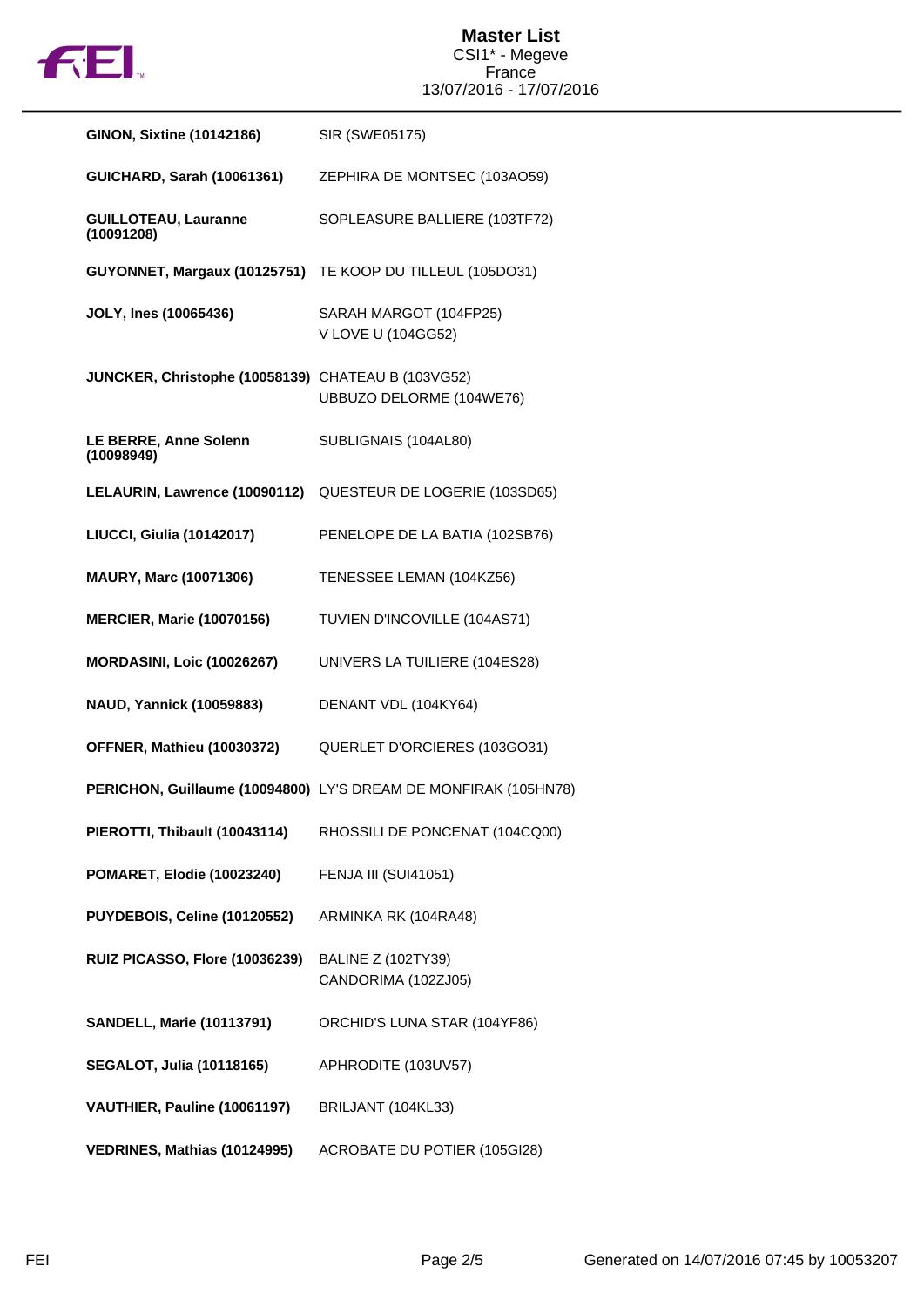

|            | <b>VERIN, Florence (10078850)</b>                           | QUELANO TAME (104TU40)                                                                 |
|------------|-------------------------------------------------------------|----------------------------------------------------------------------------------------|
| $\bigstar$ | <b>Israel</b><br><b>EPSTEIN, Ariel (10118479)</b>           | Athlete: 1 Horse: 1<br>CORONA 120 (104JT43)                                            |
|            | <b>Italy</b><br><b>ALBERTI DE MAZZERI, Alessia</b>          | Athletes: 3 Horses: 5<br><b>UFO 15 (GER41798)</b>                                      |
|            | (10074119)<br>PREVISANI, Nicoletta (10037257)               | JACKPOT VH HORZELEND (104VV04)<br>TREGOR D'EL SEVERG (104AH65)                         |
|            | ROSA, Jessica (10058720)                                    | LAFARELLO (GER46321)<br>LORD TRILLY (105FY90)                                          |
|            | Lebanon<br><b>EL CHOUR, Ghiya (10141158)</b>                | Athlete: 1 Horses: 2<br>RIGOLETTO OF COCO (104BP64)<br>TENEKE DES FONTAINES (104LR84)  |
|            | Liechtenstein<br><b>HOCHSTADTER, Jennifer</b><br>(10137083) | Athlete: 1 Horses: 2<br>SUNSET BOULEVARD (104FA79)<br>THOR DE TALMA (104BV65)          |
|            | <b>Monaco</b><br>PANIZZI, Salomé (10112548)                 | Athlete: 1 Horses: 2<br>ULAKHANI VILLA ROSE (104SB28)<br>UN PRINCE DU VERGER (104LR96) |
|            | <b>Netherlands</b><br>VAN DEN BRINK, Nadieh<br>(10119149)   | Athlete: 1 Horse: 1<br>IDOOL VAN 'T ZAVELEINDE (105GB55)                               |
|            | <b>Switzerland</b><br>BACHMANN, Morgan (10139948)           | Athletes: 27 Horses: 39<br>CARRICA (105EW97)<br>LANCERO (102SY82)                      |
|            | BESENÇON, Adrien (10104951)                                 | <b>CUPIDO (104AE51)</b><br>PEGASUS XIV (104NJ67)                                       |
|            | <b>BORGHETTI, Carla (10137478)</b>                          | HEAD RACINE (AUT40683)<br>SANTIAGO 218 (103IM18)                                       |
|            | BRUNSCHWIG, Chiara (10116162) ARMANI BRUMOS (SUI40641)      | TALIA IV CH (104RS84)                                                                  |
|            | DASSIO, Tiffany (10080452)                                  | PLAYER DU QUESNOY (102PN70)                                                            |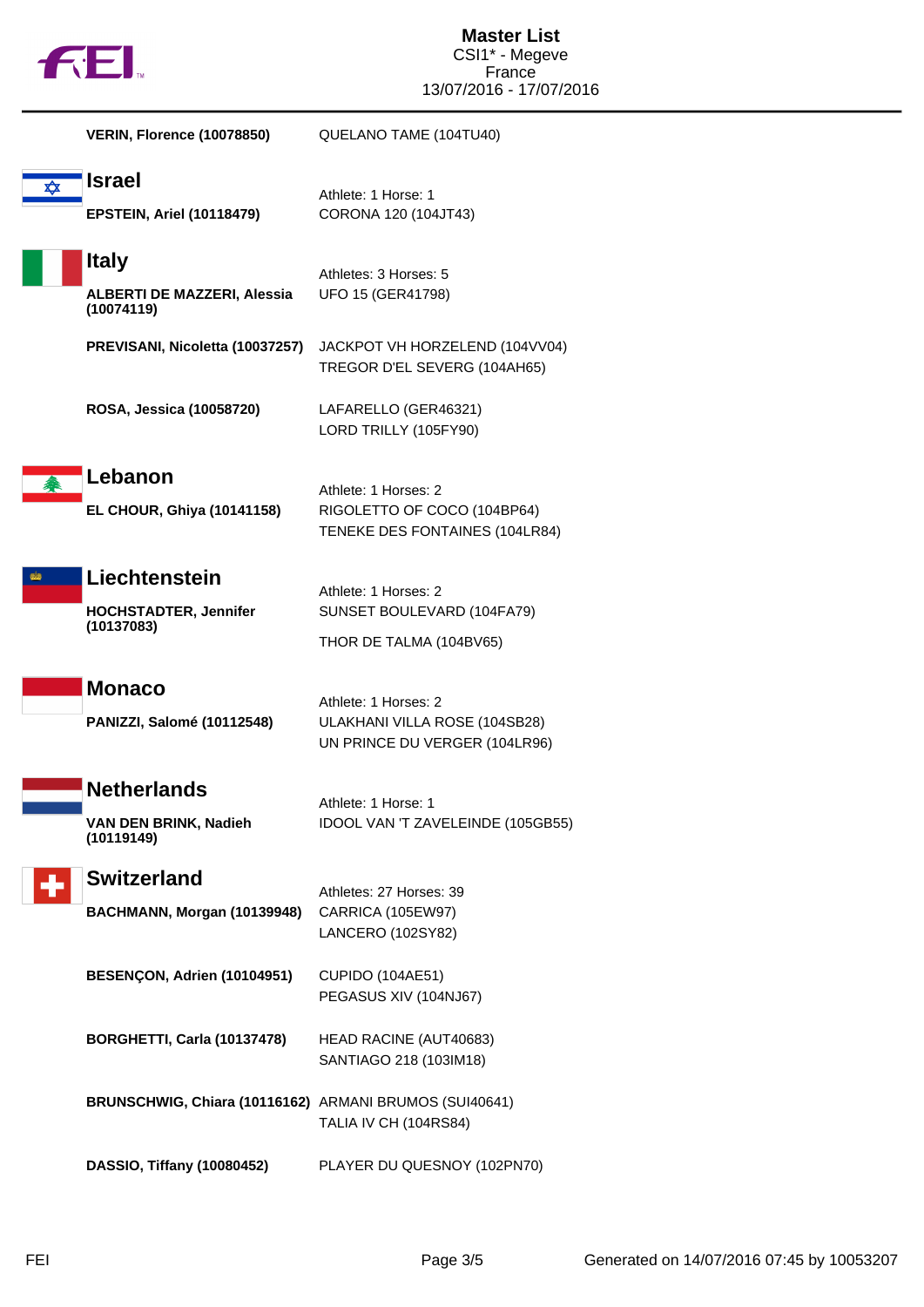

| DU PLESSIX, Oriane (10115394)                    | CAPRICELLO (ITA42218)<br>SOLEIL DE BELLEVUE (103WA07)          |
|--------------------------------------------------|----------------------------------------------------------------|
| DU PLESSIX, Philippine<br>(10104955)             | VILLEROY B (NED42366)                                          |
| DUNANT, Eugénie (10082458)                       | CLONTERM LUCKY GUY (102ZT39)                                   |
| <b>FIRMENICH BENTLEY, Caroline</b><br>(10072465) | QUENA RUBIN (103CK95)                                          |
|                                                  | TRAVIATA DE RAVEL (104BP75)                                    |
| GRITTI, Léa (10090322)                           | NIDJI DE DIBRU Z (103RG11)                                     |
| <b>GUNTERN-BURRUS, Fabienne</b><br>(10111986)    | BENVINDA (ITA43261)                                            |
|                                                  | CORNET'S LIBERTY (104YM22)                                     |
| HEINIGER, Alicia (10025852)                      | DOLCE D'IVE Z (GER46151)                                       |
| HOEGGER, Nathalie (10092552)                     | HHS DIAMOND (102OB15)                                          |
| JACQUES, Alexia (10111853)                       | CUPIDO T (SUI40917)<br>WALLABY II (SUI40252)                   |
|                                                  |                                                                |
| <b>LEWIN, Clara (10120823)</b>                   | TURBO DES FONTAINES (104VI30)<br>UPHILLS GRACE KELLY (103MG43) |
| LOMBARD, Victoria (10121105)                     | ASTONA (103LQ45)                                               |
| PIEYRE, Léon (10111838)                          | CADDY Z (104BI13)                                              |
|                                                  | ROSE DE ROCHE CH (103PM35)                                     |
| <b>PRIMAT, Justine (10116757)</b>                | CHOPIN PMS (102WX71)                                           |
| RIOND, Roxane (10030612)                         | BEL CANTO DU HOUSSOIT (104IP13)                                |
| <b>SCHILD, Marie (10107298)</b>                  | CARATE KITI (104VT13)                                          |
| <b>TOURNIER, Yannik (10138901)</b>               | ESPRESSO A (104PX05)                                           |
| TURRETTINI, Charles (10082510)                   | POMPANO BOISY (103LB83)<br>SPEEDY DE TEXO (103MB55)            |
| TURRETTINI, Romain (10076162)                    | CHIPS (102VF08)                                                |
| <b>TURRETTINI TAYOL, Alexandra</b><br>(10087871) | SAGA DE BOISY (104AJ68)                                        |
| VALENTINI-HALLER, Yann<br>(10091701)             | IDEAL DES ABATTES CH (103AR76)                                 |
|                                                  | THUNDER VAN 'T GOOR Z (104YB91)                                |